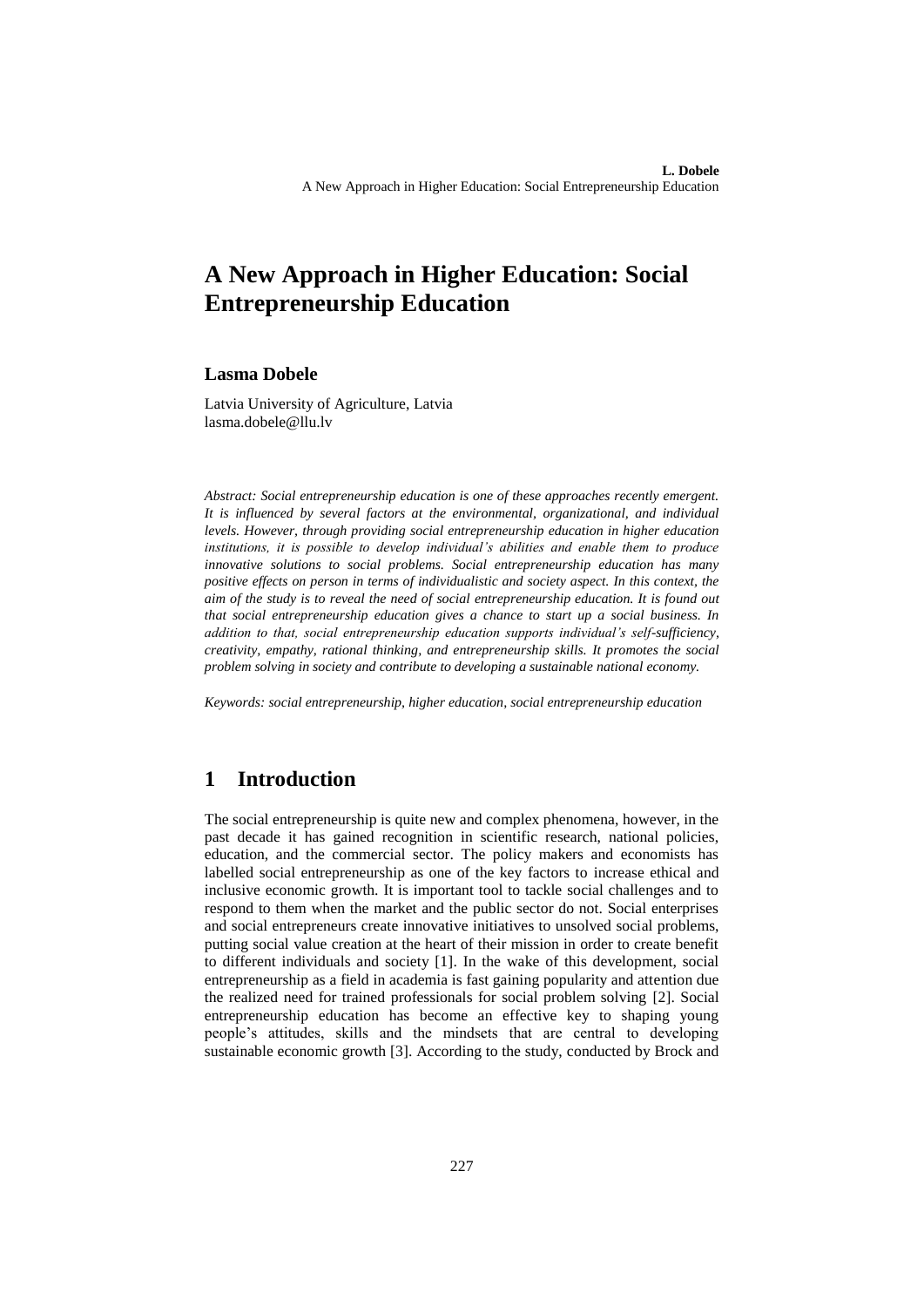Kim, many universities, engineering faculties, business faculties, and high school institutions take part in giving social entrepreneurship education [4].

However, in Latvia only some higher education institutions include social entrepreneurship study course in curriculum. The only study programme in Latvia based on innovative concept of social economy promoted in EU countries is realized in Latvian Christian academy (master study programme "Social entrepreneurship", licensed in 2013). The programme links principles and methods of social work and social entrepreneurship in interdisciplinary package with aim to reach social goals in entrepreneurship. It offers insight in both principles of organization and running of social business, deals with social and spiritual needs of socially marginalized people, promoting ensuring cohesion of society. However, researches show that social entrepreneurship and social entrepreneurship education is influenced by several factors at the environmental, organizational, and individual levels [1; 4].

Different scientists emphasize that social entrepreneurship education is needed in order to improve the quality of education and raise qualified individual [3; 5]. Giving social entrepreneurship education in the higher education institutions makes many things possible in terms of person development. Social entrepreneurship education is likely increase social awareness, make people sensitive to problems in their environment, help them to create innovative solutions for the problems and support their ability of giving an opinion about created solutions. In addition to these individual achievements, it is possible to say that social entrepreneurship education also has effects on society. Social entrepreneurship has come forward to find sustainable solutions for social problems and these solutions have significant role in social progress of the society. Hence, social entrepreneurship education has importance in terms of both individual and social effects. These considerable effects are one of the reason why social entrepreneurship and social entrepreneurship education gain popularity in recent years [5]. In this context, the aim of the study is to reveal the need of social entrepreneurship education. The research tasks are 1) to determine factors influencing social entrepreneurship education; 2) to identify individual benefits of social entrepreneurship education which can be applied in higher education institutions; 3) to identify benefits of social entrepreneurship education for society.

## **2 Social entrepreneurship education and its influencing factors**

One of the earliest discussions in entrepreneurship literature is whether to be an entrepreneur can be learned or not. This discussion reflects two extreme positions: in one side there are those who defend that "entrepreneurs are born", on the other side there are those who believe that "entrepreneurs can be made" [6]. However, most accept that entrepreneurship, or certain facets on it, can be taught, or at least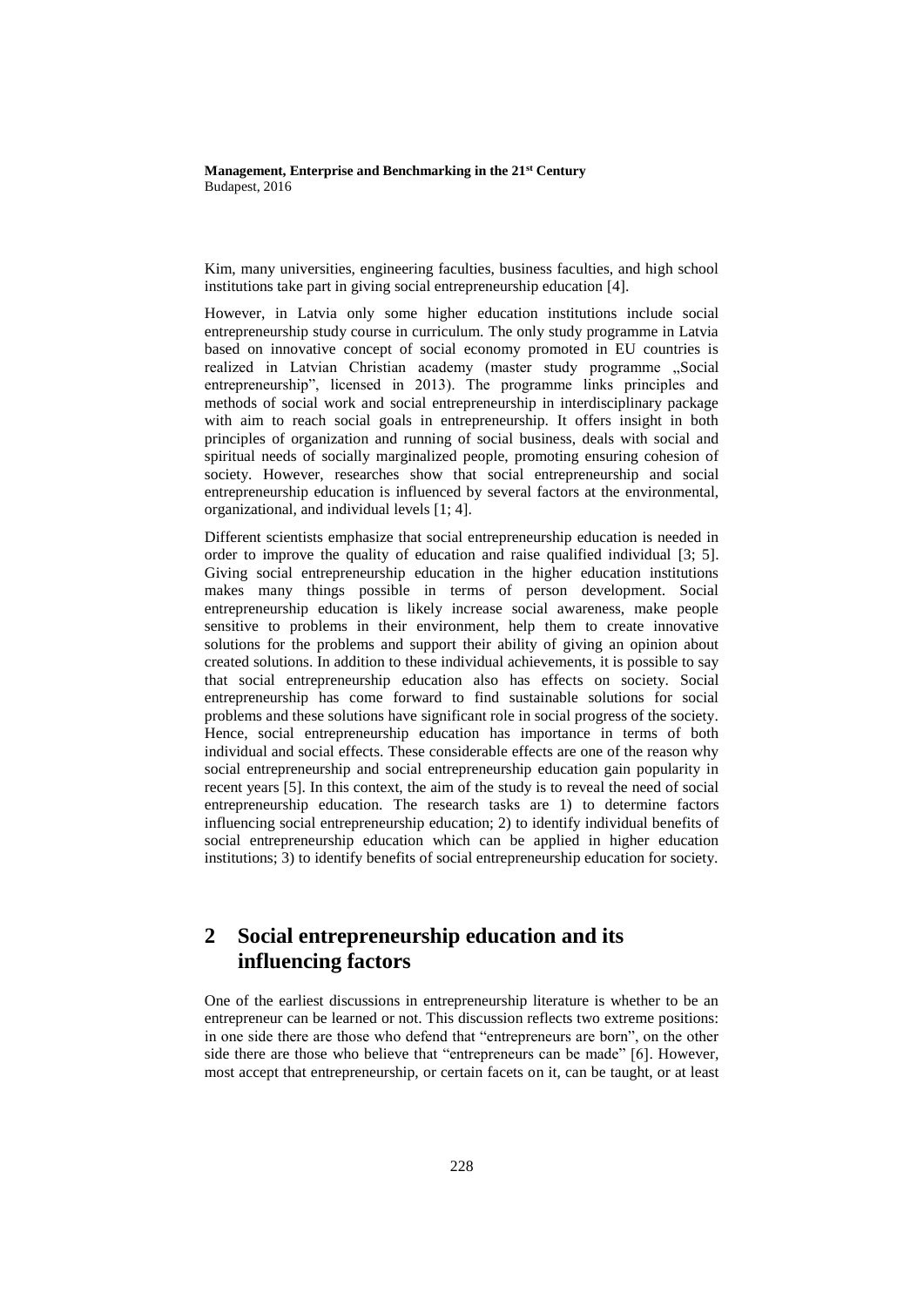encouraged, by entrepreneurship education [7]. The support for this view comes from a widely literature review of entrepreneurship and business creation, which suggest important links between entrepreneurship education, business creation and entrepreneurial performance [8; 9; 10]. Thus, entrepreneurship education arises as a crucial tool in the development of the competences needed to new business creation [11]. Similarly, Dees states that if individual wants to be entrepreneur, getting education is the first stage in order to acquire and develop entrepreneurial skills [12]. However, there is need for a new approach in entrepreneurship education. There is necessity to provide social entrepreneurship education in higher education institutions because it can give several benefits in addition to those provided by traditional entrepreneurship courses. However, putting social entrepreneurship education in university curriculum is quite new and developing event [13] and it is influenced by several factors at the environmental, organizational, and individual levels [14; 15; 16].

**Factors at the external environmental level**. Social entrepreneurship is affected by various macro-level factors. The influencing factors of social entrepreneurship education which are related to the external environment are classified according to PEST analysis.

Firstly, the lack of government support is mentioned as one of the key factors that hinder the development of social entrepreneurship [17]. The researchers point out that the government has to create an adequate legal framework for regulating social entrepreneurship and to introduce support instruments for fostering its development [18; 19]. For example, in the UK political climate is one which visibly supports the development of social enterprises but in Latvia the great obstacle is that social entrepreneurship is not legally introduced in legislation and is not accepted as the form of entrepreneurship. The fact that social entrepreneurship is not legally recognized doesn't contribute its development in higher education institutions. Martin and Osberg hold the view that the social and environmental issues should be given a political and academic priority [19].

Secondly, there are problems with access to finance for social entrepreneurship. Hynes research revealed that social entrepreneurs face with funding problems which prevent establishment and development of social enterprises [20]. Financing enables social entrepreneurs to hire talented employees, find a market, pursue pilot projects, and carry out other activities related to growing their enterprises. As social entrepreneurship has no financial support at the national level, it is not conducive to students' interest to address this kind of business.

Thirdly, there is a lack of understanding about social entrepreneurship as a term. According to Zagare research, only 37% of Latvia residents have heard the term 'social entrepreneurship' and have some understanding about it [21]. But the understanding of this term should be strengthened by the explanation of benefits that social enterprises fulfil in society and social entrepreneurship education can provide for individuals and society. The huge obstacle for development of social entrepreneurship in society is 'architecture of capitalism' where the main focus is on profit making. Very often the performance of business which is coordinated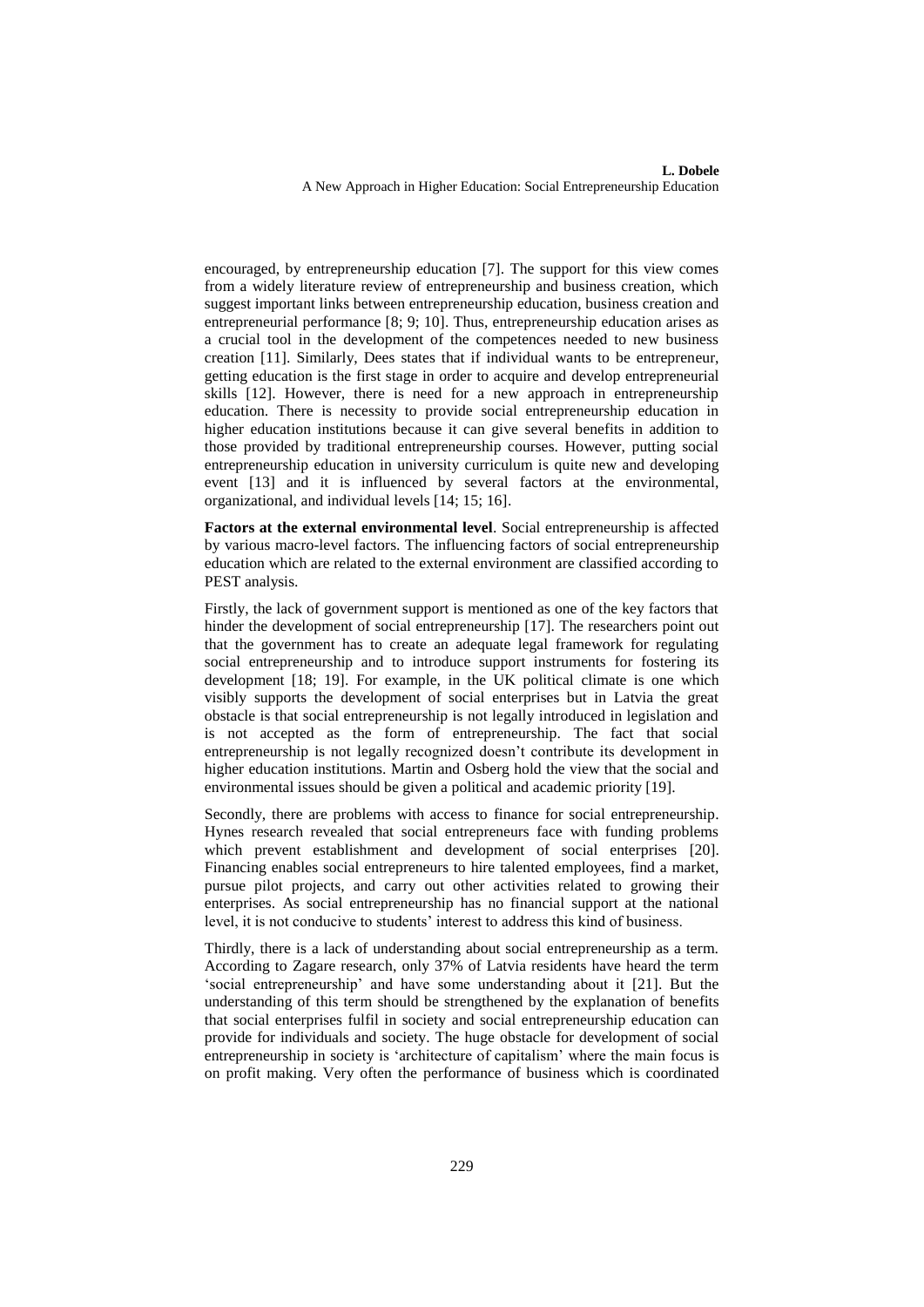alongside with society aims is not so attractive for students. Bornstein and Davis emphasize that thinking of society has to be moved from 'me' to 'us' and, eventually, to 'all of us' [22]. In order to build strong community, it is essential to respect others' rights and responsibilities because if people work only for their own benefit, it is difficult to reach social welfare and sustainable development. To achieve this aim collaboration skills between different parties are important. Without effective networks and intermediaries, it is very difficult to connect ideas, resources and people, which is a pre-condition for the development and growth of social entrepreneurship.

Fourthly, a study conducted by Hynes reveals that the Internet is an important factor affecting social entrepreneurship [20]. The advancement of technologies and communication facilitates the exchange of information and experiences. Developments in information and communications technologies have created exciting possibilities for introducing online study courses in social entrepreneurship.

**Factors at the organizational level.** Social entrepreneurship education influencing factors which are related to the organization are connected with managerial levers. There are defined several sub-categories for the identification of social entrepreneurship education barriers at the organizational level: strategy and management of the higher educational institution, management practice and organizational culture. It is proved that social entrepreneurship intentions and initiatives usually come from organizational norms and attitudes [23].

**Factors at the individual level.** The use of the micro-level perspective and a focus on different individual characteristics emphasize that social entrepreneurship education depends on the knowledge, abilities, skills, motivation and the attitudes of individuals [24]. It means that academics should take the initiative to develop social entrepreneurship study courses.

Fig. 1 summarizes the proposed model, which integrates and structures the three levels of analysis and the respective sub-categories.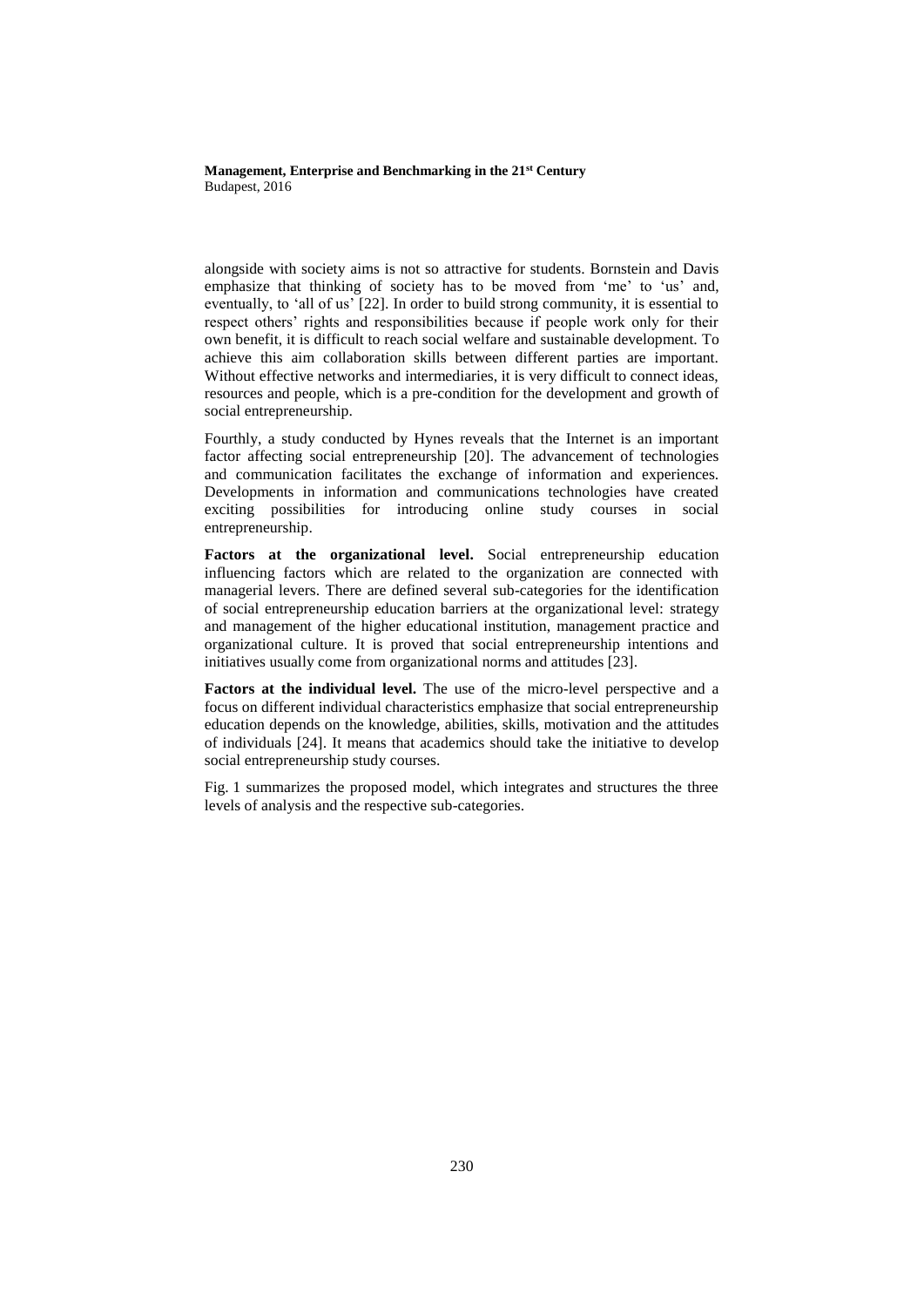**L. Dobele**  A New Approach in Higher Education: Social Entrepreneurship Education



Figure 1

Social entrepreneurship education influencing factors at the environmental, organizational and individual levels

*Source: Author's own study based on [17; 20; 21; 23; 24].*

Despite the influencing factors, putting social entrepreneurship education in university curriculum is important as it can provide to individuals and society significant economic and social benefits.

### **2 Benefits of social entrepreneurship education**

Scientists has proved that higher rates of education will lead to higher rates of entrepreneurship [25; 26; 27]. A study by Kolvereid and Moen has also confirmed that students who have learned entrepreneurship have greater interest to become entrepreneurs and have acted more entrepreneurial than other students to start a new business [28]. Walter and Block findings from 11,230 individuals in 32 countries support this notion [29]. It means the objective of social entrepreneurship education is to stimulate students to start up their own business and develop knowledge and competencies about how to do that. Hence, social entrepreneurship education can and should be offered to students for them to become social entrepreneurs and to develop their entrepreneurial skills.

Certain studies suggest that higher levels of education lead to better performance in entrepreneurial activities [30], it can provide the necessary cognitive skills so that the individual can better evaluate the opportunities as they arise [31], which leads to a greater potential for productivity and efficiency.

Moreover, once committed to a business activity, entrepreneurs with a higher level of education are better equipped to exploit those opportunities successfully [32]. Pache and Chowdhury developed social entrepreneurship education model. They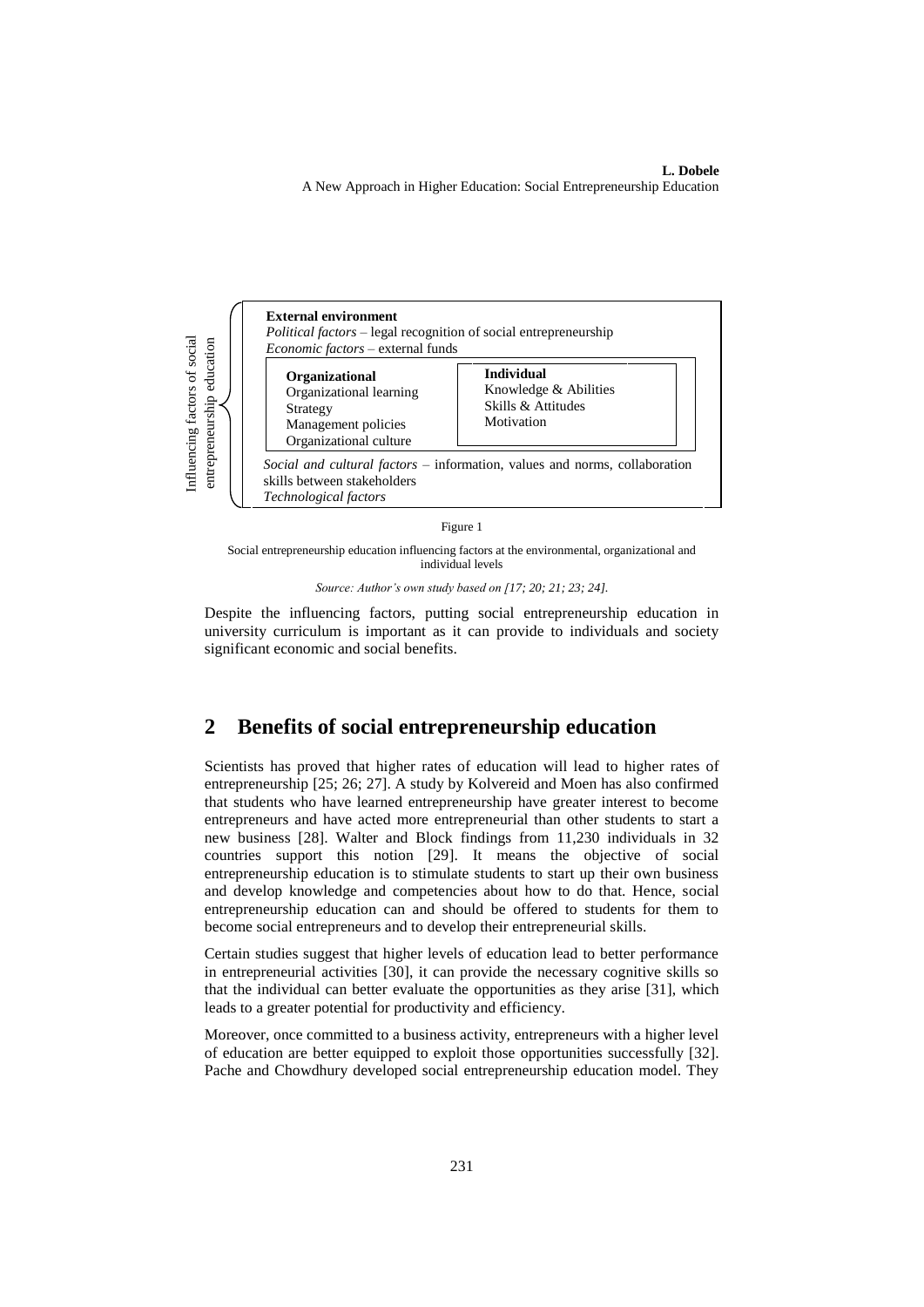indicate that, firstly, social entrepreneurship education adds individual an ability to see entrepreneurship opportunities in any area and evaluate these opportunities. Secondly, social entrepreneurship education develops individual's ability to combine sources effectively. Lastly, network of social entrepreneurs keeps all social activities together and this contributes to sustaining actions of social entrepreneurs. Pache and Chowdhury's social entrepreneurship education model is attracted attention with the idea that by giving qualified social entrepreneurship education it is possible to contribute students' life positively and revolutionize their life and this give students a chance to attempt to enterprise, which will affect the life of wider society [13].

According to Bornstein, entrepreneurship is not only related with economy, productivity, or sustainability. Social entrepreneurship is related to getting all people together by overcoming the obstacles. By considering Bornstein's statement, it is possible to reach conclusion that social entrepreneurship is not only associated with economic terms, it changes the way of thinking, attitudes and culture [33]. In addition to that, social entrepreneurship education supports individual's self-sufficiency, creativity, empathy, rational thinking, and entrepreneurship skills [5; 34]. It can be concluded that the higher level of education can create the non-material advantages of entrepreneurship such as greater autonomy [35] and personal achievement [36]. Comparing with traditional entrepreneurship programmes social entrepreneurship education gives vision to entrepreneurs. Dees supports this idea and according to him, each entrepreneur should have social abilities and social entrepreneur needs to respect others, emphasize with others, and act modestly in order to work with their employees [12]. This will be possible with social entrepreneurship education. Fig. 2 presents the benefits from social entrepreneurship education.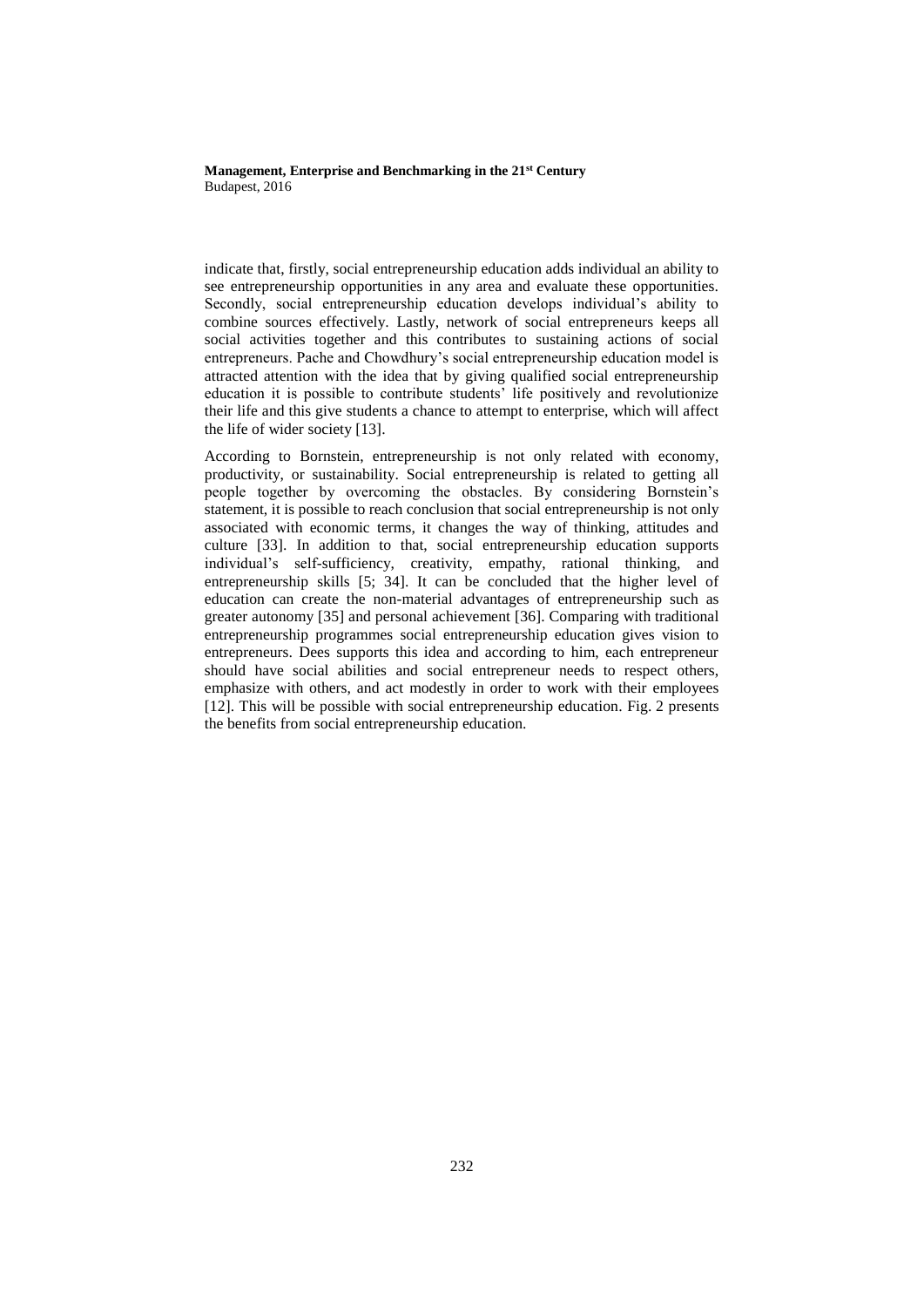**L. Dobele**  A New Approach in Higher Education: Social Entrepreneurship Education



**Economic benefits** Social benefits

#### Figure 2



#### *Source: Author's own study based on [5; 12; 33; 34; 37].*

Even if requirement of social entrepreneurship education is noticed newly, it has been essential for individuals' personal development as well as for strong social structure. In competitive society, in order to raise generation, who think others instead of themselves, with empathetic thinking it is needed to give social entrepreneurship education. In order to build strong community, it is essential to respect others' rights and responsibilities because if people work only for their own benefit, it is difficult to reach social welfare, inclusive growth and sustainable development. Social entrepreneurship education equips the individual, who is building block of community, with social characteristics and gives them an idea to develop the society. For this reason, benefiting from social entrepreneurship education is very significant for both individual and society level. It can be concluded that social entrepreneurship education result in a beneficial way for the society and strengthen social fabric. Increasing these benefits and raising new social entrepreneurs are even sufficient reasons for giving social entrepreneurship education. Dees indicates that main goal of social entrepreneurship education is understanding how social change can be made in a positive way and creating useful results [37].

Based on the mentioned benefits of social entrepreneurship education, one can conclude that it plays an essential role in shaping balanced and inclusive society development. Yet, by promoting the balanced development of the society, it is possible to contribute to developing a sustainable national economy [38].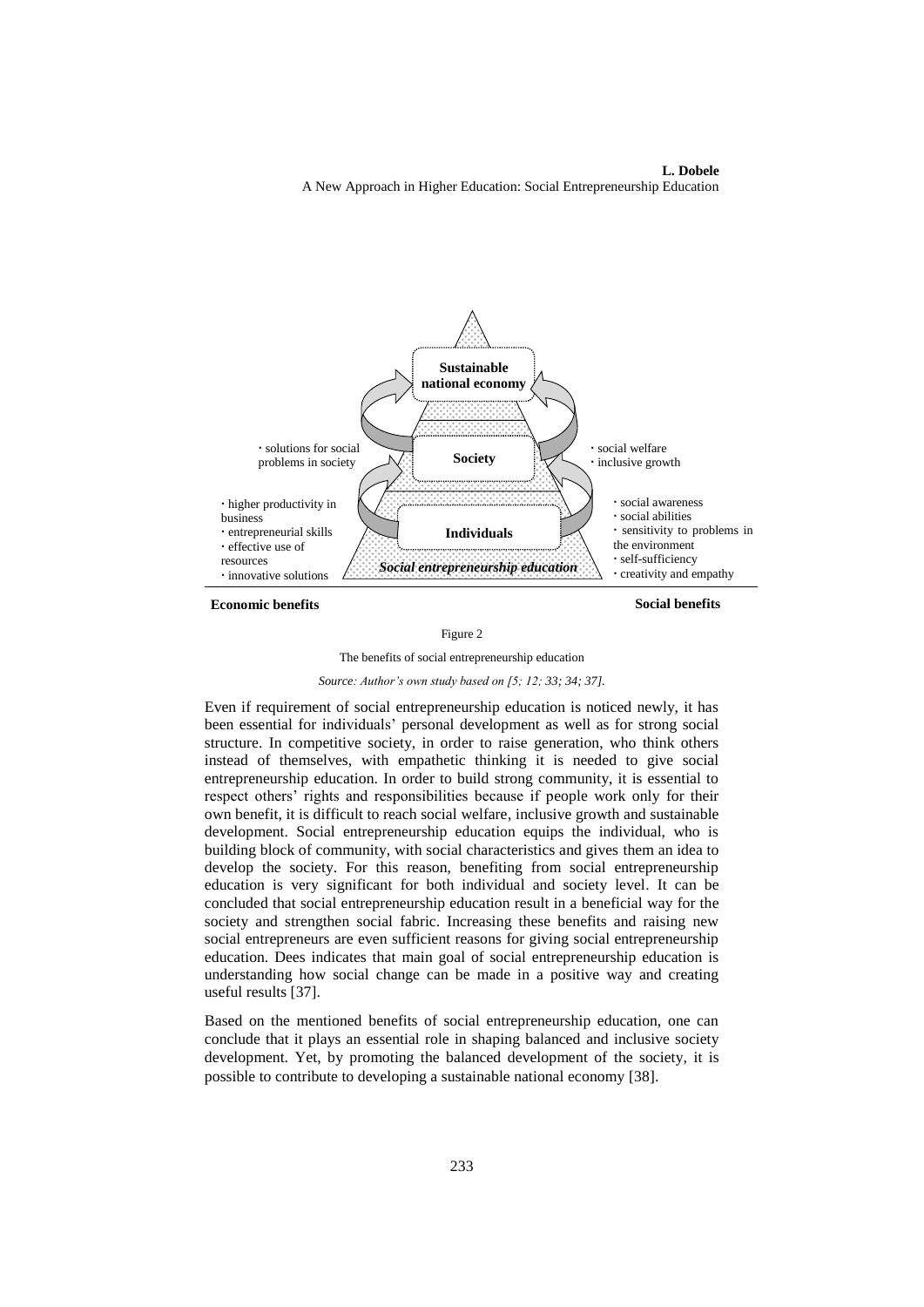## **Conclusions**

Social entrepreneurship in the past decade garnered particular attention from policy makers, academics and the general public and it is influenced by several factors at the environmental, organizational, and individual levels. Significant environmental factor influencing social entrepreneurship development is a lack of knowledge about it, as well as cultural values in society. The introduction of social entrepreneurship study courses in curriculum depend mainly on higher education institution strategy and academics initiative and motivation.

However, social entrepreneurship education plays an important role in the individuals and society development. Through providing social entrepreneurship education in higher education institutions, it is possible to develop individual's social awareness, creativity, and sensitivity to problems in the society. In addition to that, social entrepreneurship education improves individuals' entrepreneurial skills, adds individual an ability to see entrepreneurship opportunities in any area and evaluate these opportunities. Social entrepreneurship education develops individual's ability to combine resources effectively and to produce innovative solutions to social problems. As a result social entrepreneurship education promotes the social problem solving in society, increases social welfare, and contributes to developing a sustainable national economy.

#### **Acknowledgement 10**

The paper was supported by the National Research Program 5.2. "Economic Transformation, Smart Growth, Governance and Legal Framework for the State and Society for Sustainable Development - a New Approach to the Creation of a Sustainable Learning Community (EKOSOC-LV)". The research was conducted within the project 5.2.7. "Involvement of the society in social innovation for providing sustainable development of Latvia" of the National Research Program EKOSOC-LV.

#### **References**

- [1] Sekliuckiene J, Kisielius E.: Development of social entrepreneurship initiatives: a theoretical framework, Procedia – Social and Behavioral Sciences, Vol. 213, 2015, pp. 1015-1019.
- [2] Kummitha R.K.R., Majumdar S.: Dynamic curriculum development on social entrepreneurship – A case study of TISS, The International Journal of Management Education, Vol. 13, No. 3, November 2015, pp. 260-267.
- [3] Rosendahl L., Randolph H., Sloof M.V.: The effect of early entrepreneurship education: Evidence from a randomized field experiment, Tinbergen Instıtute Discussion Papers, 2012. p. 40.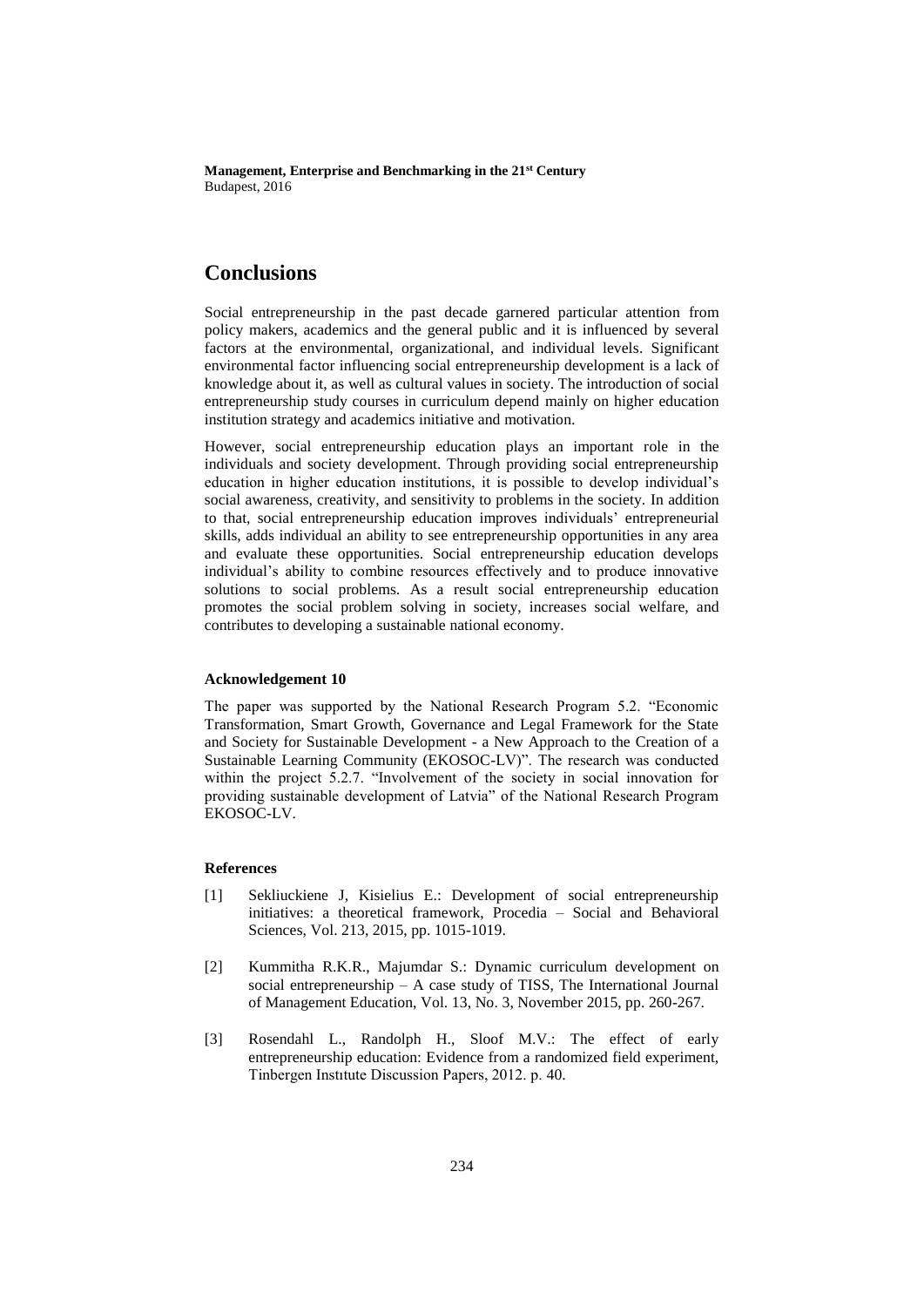- [4] Brock D.D., Kim M.: Social entrepreneurship education resource handbook, Ashoka U, the University Division of Ashoka: Innovators for the Public, 2011, p. 14.
- [5] Sarikaya M., Coskun E.: A New Approach in Preschool Education: Social Entrepreneurship Education, Procedia – Social and Behavioral Sciences, Vol. 195, 2015, pp. 888-894.
- [6] Rodrigues R.G., Dinis A., do Paço A., Ferreira J., Raposo M.: The Effect of an Entrepreneurial Training Programme on Entrepreneurial Traits and Intention of Secondary Students In Entrepreneurship – Born, Made and Educated, Rijeka, Croatia, 2012, pp. 77-93.
- [7] Kuratko D.F.: The emergence of entrepreneurship education: development, trends and challenges, Entrepreneurship Theory and Practice, Vol. 29, No. 5, September, 2005, pp. 577-597.
- [8] Peterman N.E., Kennedy J.: Enterprise education influencing students' perceptions of entrepreneurship, Entrepreneurship Theory and Practice, Winter, 2003, pp. 129-144.
- [9] Fayolle A.: Evaluation of entrepreneurship education: behaviour performing or intention increasing, International Journal of Entrepreneurship and Small Business, Vol. 2, No. 1, 2005, pp. 89-98.
- [10] Raposo M., Paço A., Ferreira J.: Entrepreneur's profile: a taxonomy of atributes and motivations of university students, Journal of Small Business and Enterprise Development, Vol. 15, No. 2, 2008, pp. 405-418.
- [11] Raposo M., Paço A.: Entrepreneurship education: relationship between education and entrepreneurial activity, Psicothema, Vol. 23, No. 3, 2011, pp. 453-457.
- [12] Dees G., Emerson J., Economy P.: Enterprising nonprofits: A toolkit for social entrepreneurs. John Wiley & Sons, Inc. New York, 2001, p. 321.
- [13] Pache A.C., Chowdhury I.: Social entrepreneurs as institutionally embedded entrepreneurs: Toward a new model of social entrepreneurship education, Academy of Management Learning & Education, Vol. 11, No. 3, 2012, pp. 494-510.
- [14] Damanpour F.: Organizational innovation: a meta-analysis of effects of determinants and moderators, *Academy of Management Journal*, Vol. 34, No 3, 1991, pp. 555-590.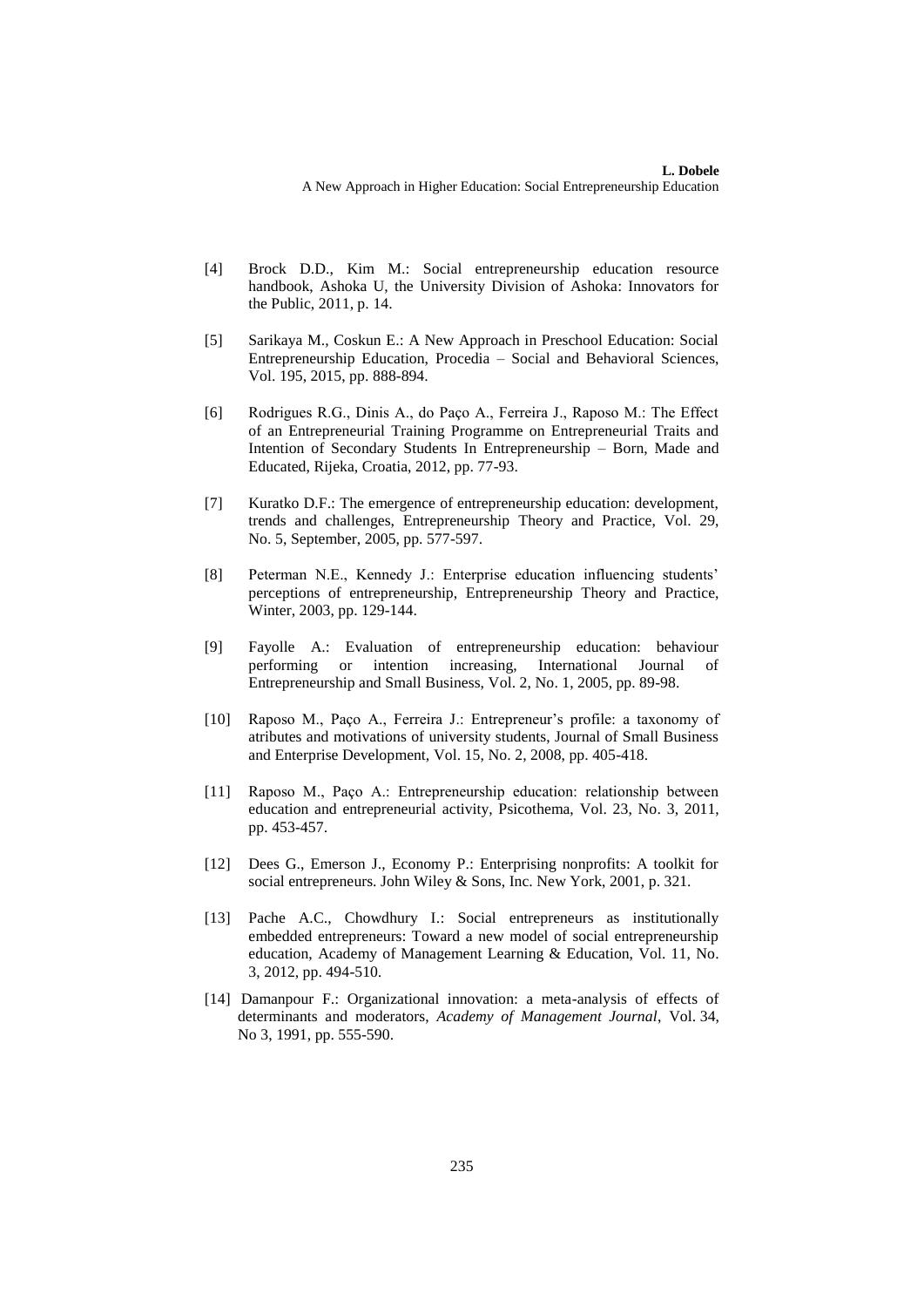- [15] Damanpour F.: Organizational complexity and innovation: developing and testing multiple contingency models, Management Science, Vol. 42, No. 5, 1996, pp. 693-716.
- [16] Damanpour F., Schneider M.: Phases of the adaption of the innovation in organisations: effects of environment, organization and top managers, British Journal of Management, Vol. 17, No. 3, 2006, pp. 215-236.
- [17] Adamson D.: Final Report to SEN/WDA: programme for community regeneration, University of Glamorgan, 2003, p. 32.
- [18] Mulgan G.: Cultivating the Other Invisible Hand of Social Entrepreneurship: Comparative Advantage, Public Policy, and Future Research Priorities. In: Nicholls A. Social Entrepreneurship: New Models of Sustainable Social Change. New York: Oxford University Press, 2006, pp. 74-95.
- [19] Martin R.L., Osberg S.: Social Entrepreneurship: The Case for Definition, Stanford Social Innovation Review, spring, 2007, p. 28 – 39.
- [20] Hynes B.: Growing the Social Enterprise Issues and Challenges, Social Enterprise Journal, Vol. 5, No. 2, 2009, pp. 114-125.
- [21] Žagare E.: *Labdarbības veikala "Otrā elpa" kā sociālās uzņēmējdarbības formas attīstība Latvijā*: bachelor thesis, Riga, 2010, pp. 68.
- [22] Bornstein D., Davis S.: Social Entrepreneurship: What Everyone Need to Know, USA, Oxford University Press, 2010, p. 141.
- [23] Prieto L.C., Phipps S.A., Friedrich T.L.: Social entrepreneur development: an integration of critical pedagogy, the theory of planned behavior and the acs model, Academy Of Entrepreneurship Journal, Vol. 18, 2012, pp. 1-15.
- [24] Dufour S., Lessard D., Chamberland C.: Facilitators and barriers to implementation of the AIDES initiative, a social innovation for participative assessment of children in need and for coordination of services, Evaluation and Programme Planning, Vol. 47, 2014, pp. 64-70.
- [25] Bates T.: Self-employment entry across industry groups, Journal of Business Venturing, Vol. 10, No. 2, 1995, pp. 143-156.
- [26] Reynolds P.D.: Who starts new firms? Linear additive versus interaction based models, Small Business Economics, Vol. 9, No. 5, 1997, pp. 449- 462.
- [27] Delmar F., Davidsson P.: Where do they come from? Prevalence and characteristics of nascent entrepreneurs, Journal of Entrepreneurship and Regional Development, Vol. 12, No. 1, 2000, pp. 1-23.